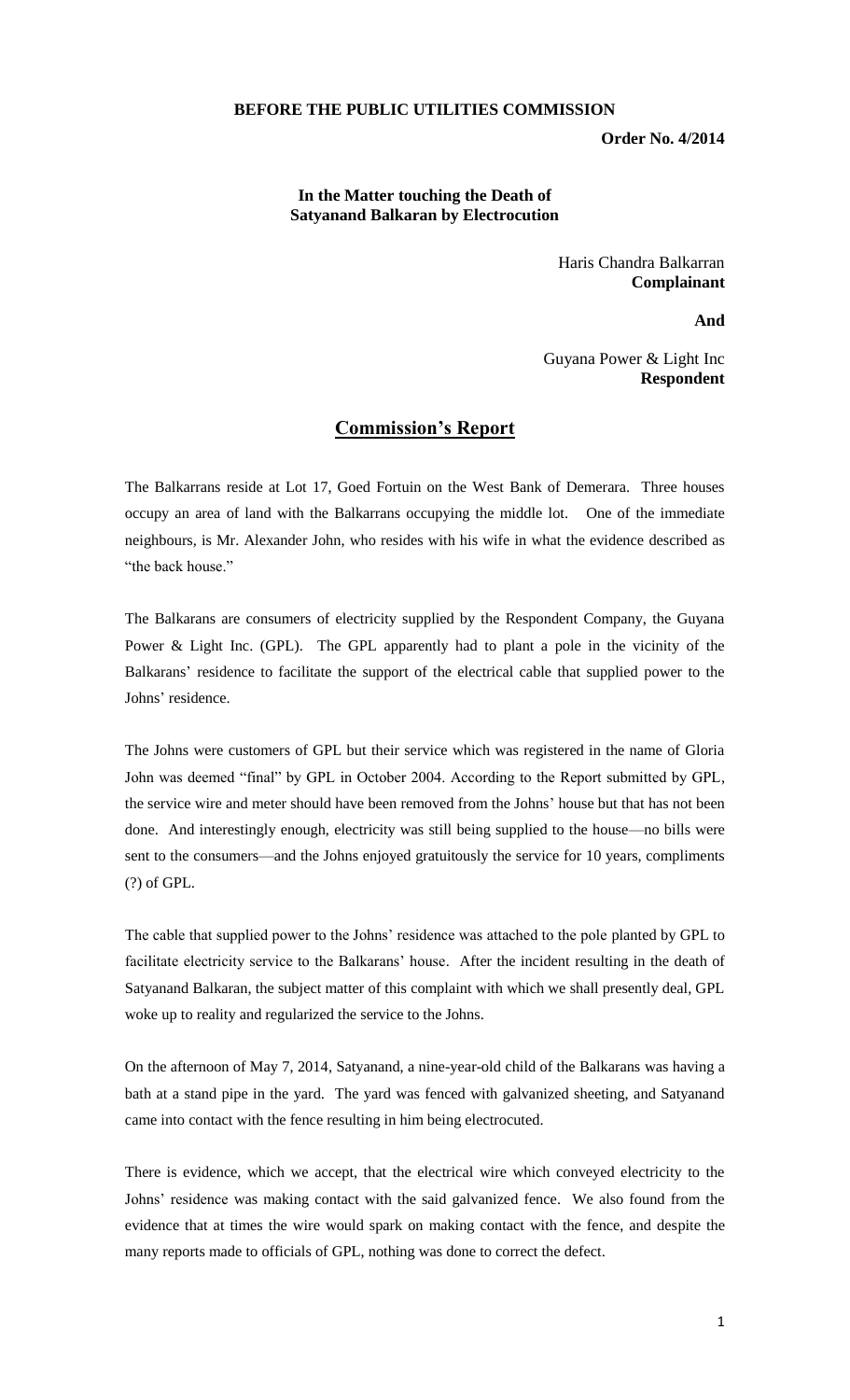Indeed, GPL's personnel went to the scene of the incident a few hours later and recorded the following:

- *i. "Undertook immediate remedial work by taping up an energized wire without insulation, which was found to be resting on the zinc fence", and they noted "several irregularities," namely:-*
- *ii. A two (2) wire, 240 volts, secondary line with insulated conductors hanging low and touching the zinc fence;*
- *iii. The secondary conductor was spliced in two places, one of which was taped but the other open and exposed;*
- *iv. The secondary line was supported at the front end by a dominant pole (9mm), but at the other end by a 4x4 post;*
- *v. The 4x4 post was seriously defective and was braced for support at ground level by three pieces of wood;*
- vi. *The secondary line, a section which was in contact with the zinc fence, supplied electricity to the dwelling house further aback in the yard;* [This is the Johns' residence]
- *vii. The secondary line (service) was considered to be substandard;*
- *viii. Meter No. 115147 was installed on the building which was supplied by the extended service wire."* [Again the Johns' residence].

The GPL conceded that Satyanand died as a result of being exposed to a high voltage of electricity from an exposed service wire which energized the zinc fence and conducted current through water from the stand pipe where he was taking a bath.

The Company, however, expressed doubts with respect to reports the family members made regarding the sparking wire. Indeed, there appears to be doubt about who made what report—as for example, the father of the deceased said he worked in the interior and the mother was not certain about the approximate times when she made the reports.

The grandfather of the deceased testified that he made reports every month when he went to pay his bills, and he said he could not remember to whom he specifically made the reports—but he remembered that at one time he made the report to an "Indian Woman".

We were impressed with the grandfather and in the manner in which he testified. How many persons would remember to whom a report was made in the circumstances of the matter? The grandfather goes to the office, pays his bills and mentions that the wire was sparking. He must have felt that he discharged an obligation to report an irregularity when he informed an officer of the company. He must have expected that there would have been follow up.

And Mrs. John told us that a week prior to the death of Satyanand, she had made a report to the office concerning the sparking cable.

We found it rather agonizing that in an apparent attempt to deny reports of any sparking wire, the Respondent's official, the Acting Customer Services Manager sent us a letter dated 18<sup>th</sup> June, 2014, but received by our office on the  $15<sup>th</sup>$  July, 2014. Let us bear in mind that Satyanand died on 7<sup>th</sup> May, 2014. What did Ms. Johnson, the acting manager, write?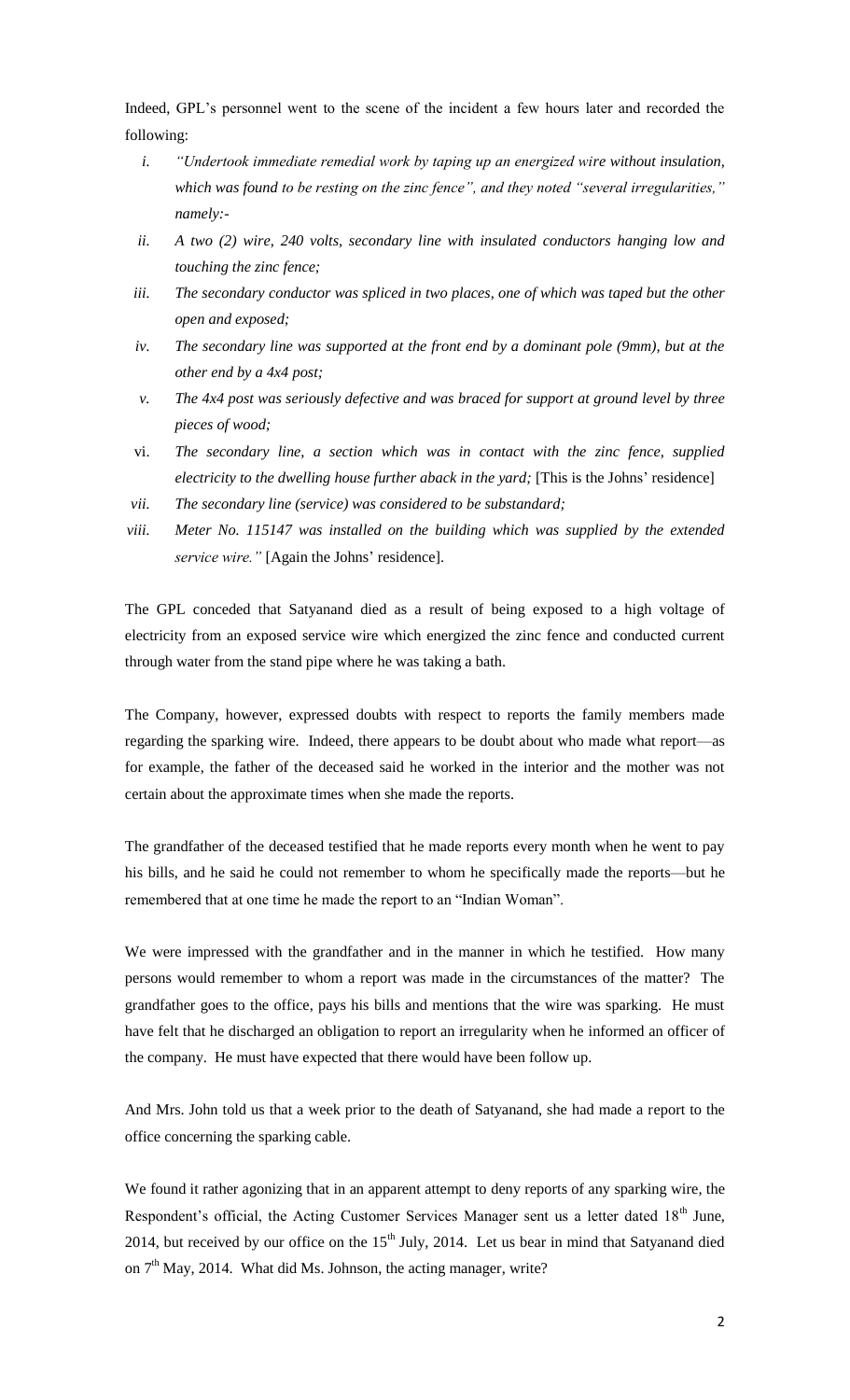*"Our records do not corroborate Mr. Balkaran's claim of reporting a faulty and unsafe connection to his premises within the period under reference in your letter. However, we have evidence of a report that was made at our Vreed-en-Hoop office on June 05, 2014—this is the only record of a report of the nature made by the complainant, which will be investigated."*

We requested GPL's senior officers to recheck—that there seem to be a mix-up with the dates in Ms. Johnson's letter. We were promised an explanation after inquiry. To date we have no explanation what was the nature of the report made one month after the death of the child!

The report of GPL concerning the condition of the cable on the morning after the death of the child tends to support our finding that it is reasonable to expect that the wires would have been sparking, and it is not difficult to appreciate that an aged grandfather would have been making reports—not for the sake of the child—but for the safety and protection of his home.

We find that GPL was directly responsible for the incident that triggered the death of the child. It pains us to note that the inquiry highlighted the total and absolute cavalier attitude of the personnel who to begin with, having "finalled" an account 10 years ago, allowed the service wire and meter to remain on the premises, and that no action taken after reports that the wire was sparking—apparently the same wire which they allowed to remain at the site.

Attempts were made and hints thrown that someone (and fingers seemed to be pointing to the Johns) was stealing electricity and in that process, unauthorized connections may have contributed to the death of the child.

We find it difficult to come to such a conclusion because the wire or cable was the property of GPL. And even if there were doubts about that, the Balkarans surely would have witnessed any tampering of the cable or the installation of another cable since the cable leading to the Johns' home was supported on the post which accommodated the service to the Balkarans' residence.

The child was of the tender age—9-years—and attended school. It must be a very traumatic experience for the family to have lost a child in the circumstances in which he met his death. He was not "contributing" to the household—meaning, he was not gainfully employed. Neither did he contribute to the circumstances which led to his death—except he was taking a bath unaware that the galvanized fence nearby was energized.

The family must have had cherished hopes of an innocent child attending school—and must have been considered an asset to the family. True, we have no evidence of his behavior pattern or what activities he may have been involved in pursuing. It may not be unreasonable to assume that had he still been within the bosom of his family and later weaned off that bond there could have been a more pragmatic assessment of his character and possible any financial contribution to the household. But alas! Fate has played its hand and we are deprived of a more mature consideration.